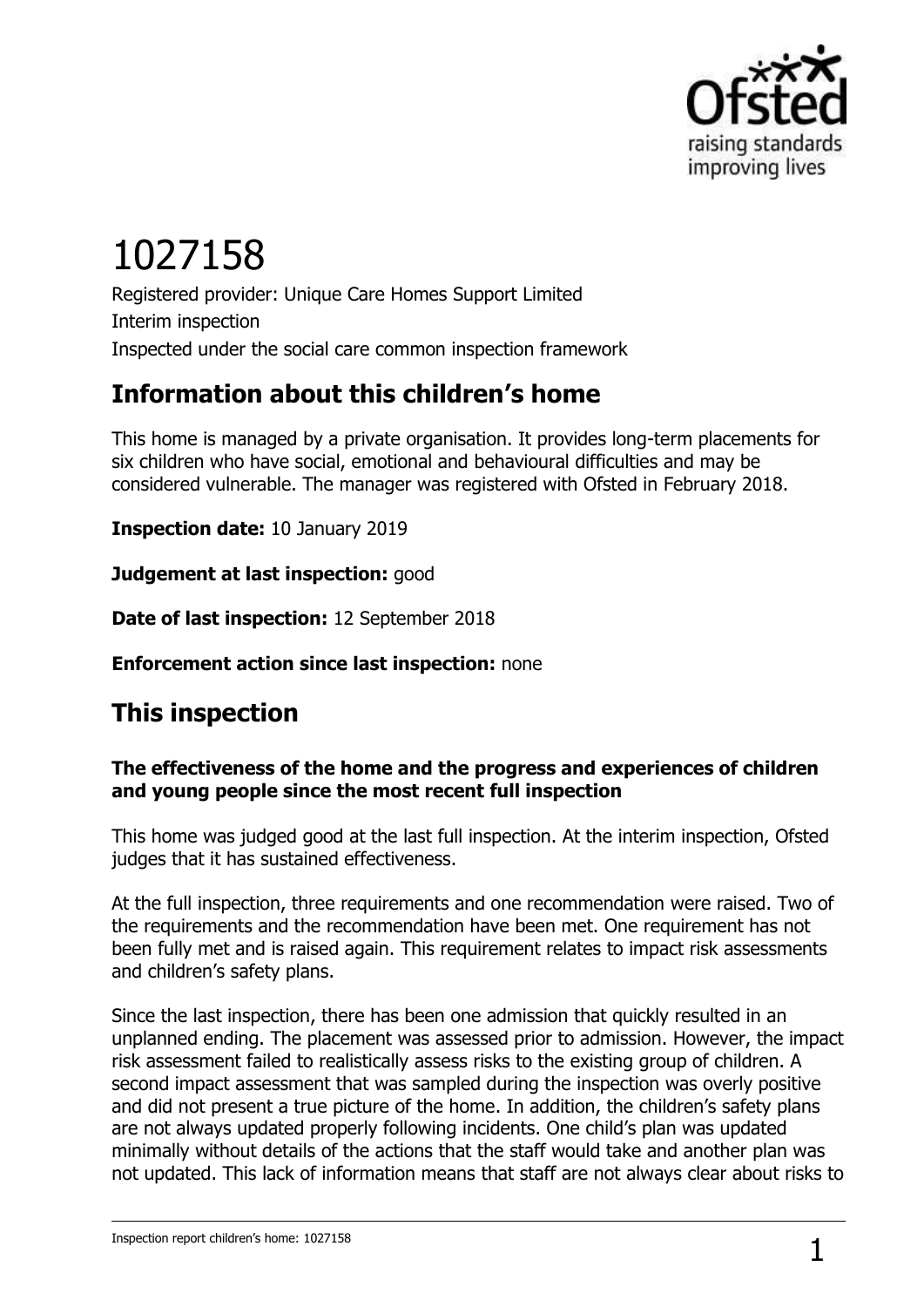

children and the actions that they should take to reduce these risks. However, the area risk assessment has been reviewed and updated, and includes information on incidents in the local area. This assessment alerts staff to areas that pose a danger to children.

There has been some superficial damage to the home. Repairs have been completed without delay, although communal room carpets are stained and permanently marked. The hardcourt entrance area has rubbish on it and a broken plant pot spilling out soil, with the plant lying on the ground. This unkempt appearance does not give children a nice impression when arriving at the home.

Notifiable incidents have not increased in number. Incidents are notified to Ofsted in a timely way. There have been no incidents of children going missing from the home since the last inspection. Staff occasionally use restrictive physical intervention. Records of these interventions show that their use is proportionate and justified. The records include sufficient detail and include details of debriefings with children. Children and staff are given an opportunity to reflect on and learn from incidents.

Whistle-blowing is highlighted and raised with the staff in supervisions. Staff have revisited the safeguarding policy. Since the last inspection, an allegation has been managed in accordance with the safeguarding policy. The management of this allegation has protected children as intended. There was a serious allegation made by one child about another, which resulted in a strategy meeting and clear plans to ensure that both children were carefully supervised. This safeguards children.

Two children do not have an education placement or refuse to attend their education. This has been the case since September 2018. Therefore, half of the children have little structure and no education provision, placing them at a disadvantage in comparison with their peers.

There have been improvements made to external monitoring and there is a new independent visitor. The manager's review of the quality of care reads well. This review includes the views of parents, professionals and children. The review details actions to be taken in order to improve the quality of care provided.

The staff feel supported and well led by the manager. Regular supervision is carried out by senior staff and these have improved in quality and depth. Supervision records show the matters discussed and reflective points for staff. This supports and guides staff in their roles.

| <b>Inspection date</b> | <b>Inspection type</b> | <b>Inspection judgement</b>        |
|------------------------|------------------------|------------------------------------|
| 12/09/2018             | Full                   | Good                               |
| 29/09/2017             | Interim                | Declined in effectiveness          |
| 17/05/2017             | Full                   | Requires improvement to<br>be good |

#### **Recent inspection history**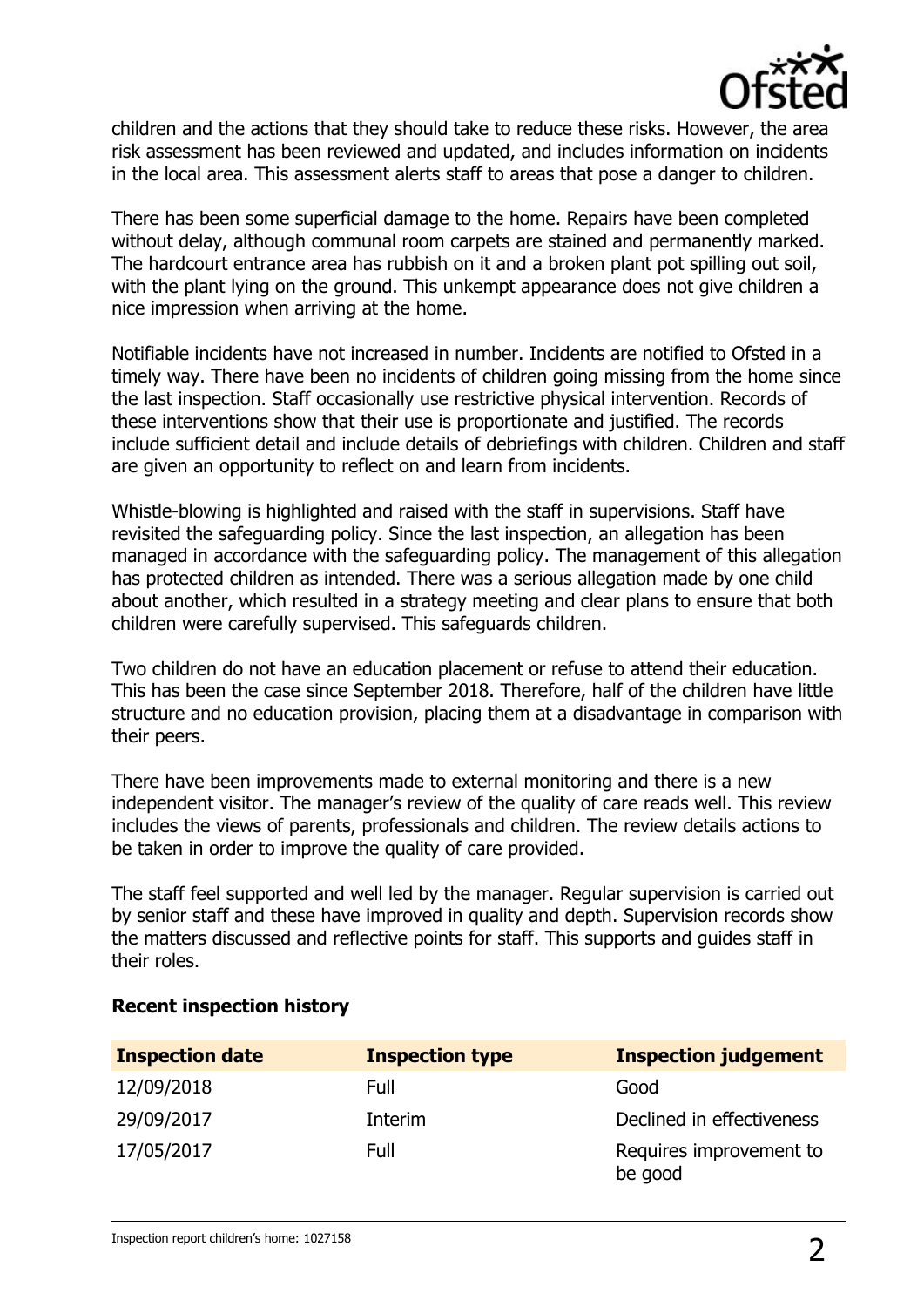

## **What does the children's home need to do to improve?**

## **Statutory requirements**

This section sets out the actions that the registered person(s) must take to meet the Care Standards Act 2000, Children's Homes (England) Regulations 2015 and the 'Guide to the children's homes regulations including the quality standards'. The registered person(s) must comply within the given timescales.

| <b>Requirement</b>                                                                                                                                                         | Due date   |
|----------------------------------------------------------------------------------------------------------------------------------------------------------------------------|------------|
| The protection of children standard is that children are<br>protected from harm and enabled to keep themselves safe.                                                       | 28/01/2019 |
| In particular, the standard in paragraph (1) requires the<br>registered person to ensure-                                                                                  |            |
| that the home's day-to-day care is arranged and delivered so as<br>to keep each child safe and to protect each child effectively from<br>harm. (Regulation $12(1)(2)(b)$ ) |            |
| This is with particular regard to ensuring that impact referral<br>assessments and safety plans are detailed and include all<br>relevant information.                      |            |

### **Recommendations**

■ Ensure that the home meets children's physical necessities. ('Guide to the children's homes regulations including the quality standards', page 15, paragraph 3.7)

In particular, ensure that the patio area is clean and that the carpets are replaced.

■ When children placed in a home are not participating in education because they have been excluded or are not on a school roll for some other reason, the registered person and staff must work closely with the placing authority so that the child is supported and enabled to resume full-time education as soon as possible. In the interim, the child should be supported to sustain or regain their confidence in education and be engaged in suitable structured activities. ('Guide to the children's homes regulations including the quality standards', page 28, paragraph 5.15)

## **Information about this inspection**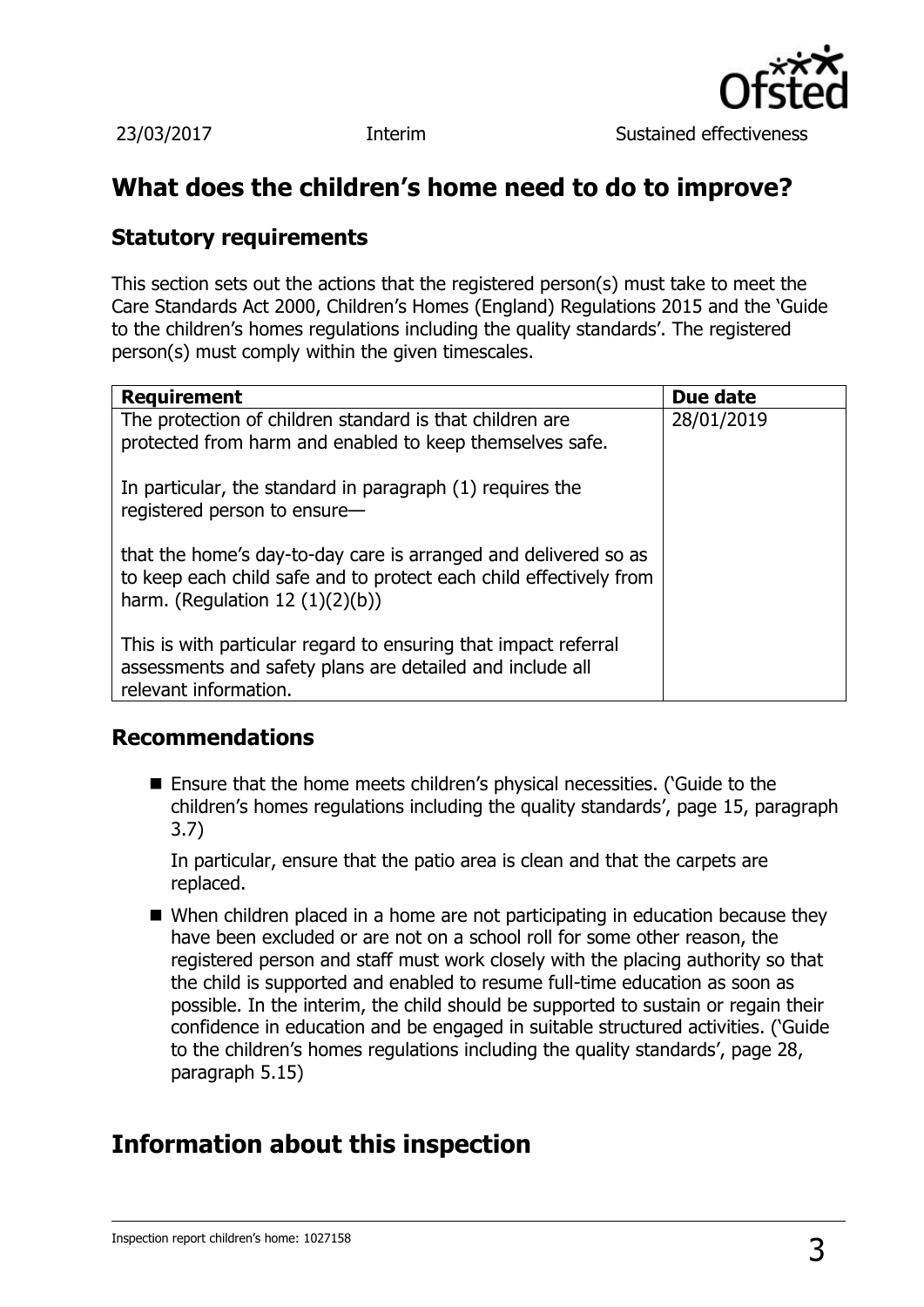

Inspectors have looked closely at the experiences and progress of children and young people. Inspectors considered the quality of work and the differences made to the lives of children and young people. They watched how professional staff work with children and young people and each other and discussed the effectiveness of help and care provided. Wherever possible, they talked to children and young people and their families. In addition, the inspectors have tried to understand what the children's home knows about how well it is performing, how well it is doing and what difference it is making for the children and young people whom it is trying to help, protect and look after.

This inspection focused on the effectiveness of the home and the progress and experiences of children and young people since the most recent full inspection.

Using the 'Social care common inspection framework', this inspection was carried out under the Care Standards Act 2000 to assess the effectiveness of the service, how it meets the core functions of the service as set out in legislation, and to consider how well it complies with the Children's Homes (England) Regulations 2015 and the 'Guide to the children's homes regulations including the quality standards'.

## **Children's home details**

**Unique reference number:** 1027158

**Provision sub-type:** Children's home

**Registered provider:** Unique Care Homes Support Limited

**Registered provider address:** White House Business Centre, The White House, Greenalls Avenue, Warrington WA4 6HL

**Responsible individual:** Joanne Murray

**Registered manager:** Sarah Mansi

## **Inspector**

Deirdra Keating: social care inspector